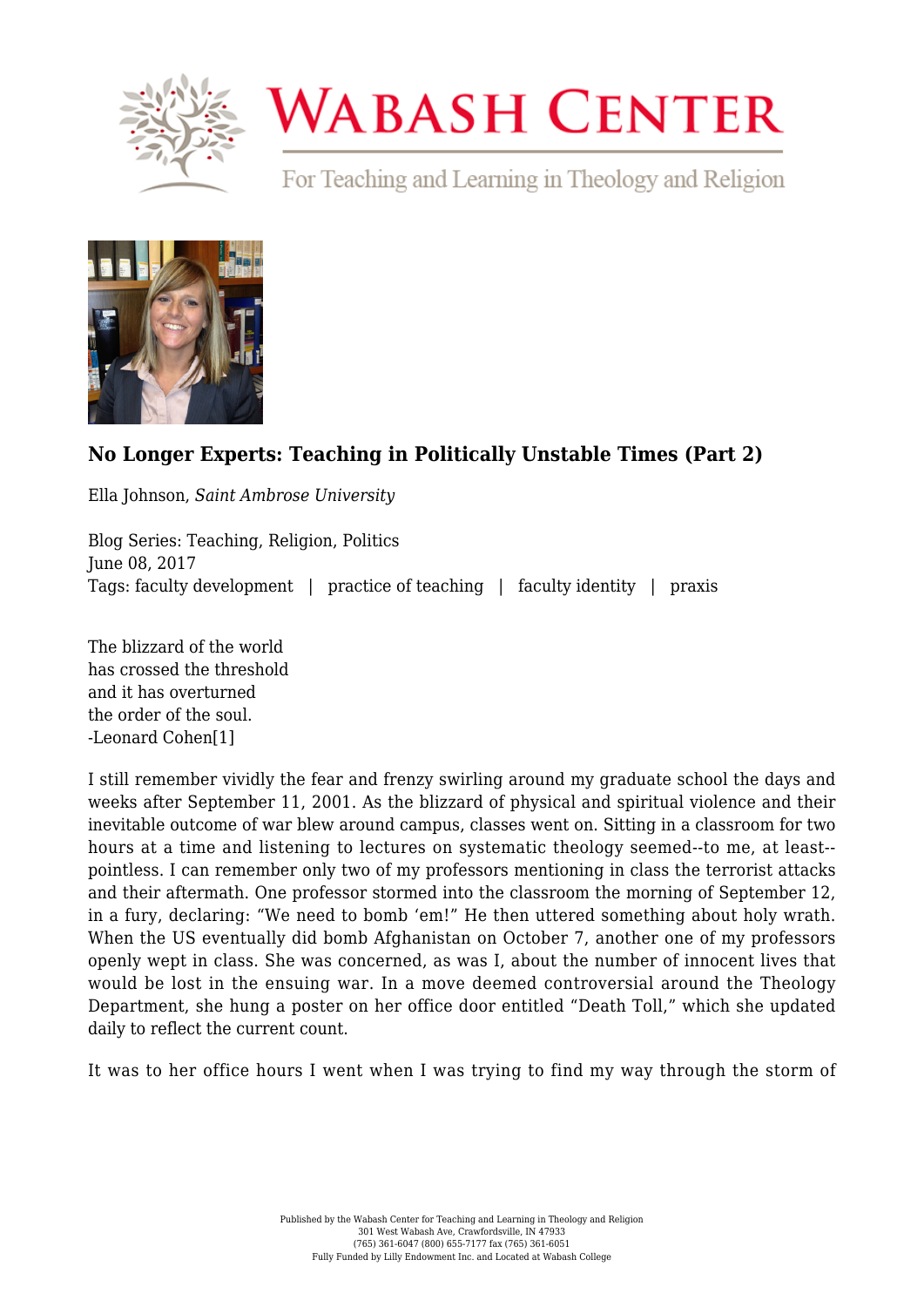confusing thoughts and emotions. So many people around me were indifferent to the suffering of others. So many seemed to be separated from their souls. "What's the point of going to class anymore?" I remember asking her. I had been thinking that my time would be better spent dropping out of school and becoming an activist. Actually, I had a similar crisis of conscience during my undergraduate studies, I told her when I almost quit school for what seemed like a nobler cause.

Now a professor myself, when I reflect back on these difficult moments during my student years, I can identify what annoyed me so much about so many of my theology classes: they were irrelevant and disengaged from the serious events surrounding us; their aim was to transfer content. No one seemed to care, except for the one professor from whom I sought guidance, about teaching us to *apply* the knowledge we learned to the context around us.

That education entails not just knowledge, but also attitudes, skills, and practices may seem to be a universal pedagogical value. But, if it is, it is not universally carried out. For example, in the Catholic neck of the woods in which I teach, formation is understood to entail four pillars: intellectual, spiritual, pastoral, and human. Seminarians, permanent diaconate candidates, and lay students preparing for ministry are to be formed across these pillars in order to emerge from graduate theological programs as integrated, healthy ministers in their churches and communities. So often though, these pillars operate as mutually exclusive silos. In many programs, I have seen, for instance, theology professors are responsible for intellectual formation, while field educators and priests are in charge of the other three pillars. Sometimes little to no conversation happens across those responsible for each pillar. The student moving through such a program is the sole agent of integration between the four pillars. As I know from my student days, this doesn't work very well. The soul feels separated from the intellect and the conscience, and the feeling of disintegration is heightened, and becomes too much to bear, when living in times of war, amidst racial and economic injustice, ecological ruin, political deceit, and greed, etc.

The importance of integration and integrity have been made clear enough in the current US presidency. To take just one example: consider the foolishness of the POTUS (President of the United States) delivering a speech on the responsibility of Twitter to millennials during his visit to Saudi Arabia. When our world leaders act in such a way, demonstrating a separation between intellect and soul, or a wholescale overturning of "the order of the soul," to use Cohen's words again, we need to help the students in our classrooms make their way through "the blizzard of the world," lest they be lost, too, in the madness.

Course syllabi and outlines need to be revised. Term assignments need to be rethought. Discussions in class need to be redirected. All of this needs to happen so that we give students the time and space in our classes to learn how to apply knowledge to context and practice. In a brainstorming session of my "Classics of Christian Spirituality" course I taught last semester, I was edified deeply when one of my students had the idea to apply the *Spiritual Exercises* of Ignatius of Loyola that we had read for class that day to a community night of reflection for peace and discernment during politically turbulent times. I have also learned that students